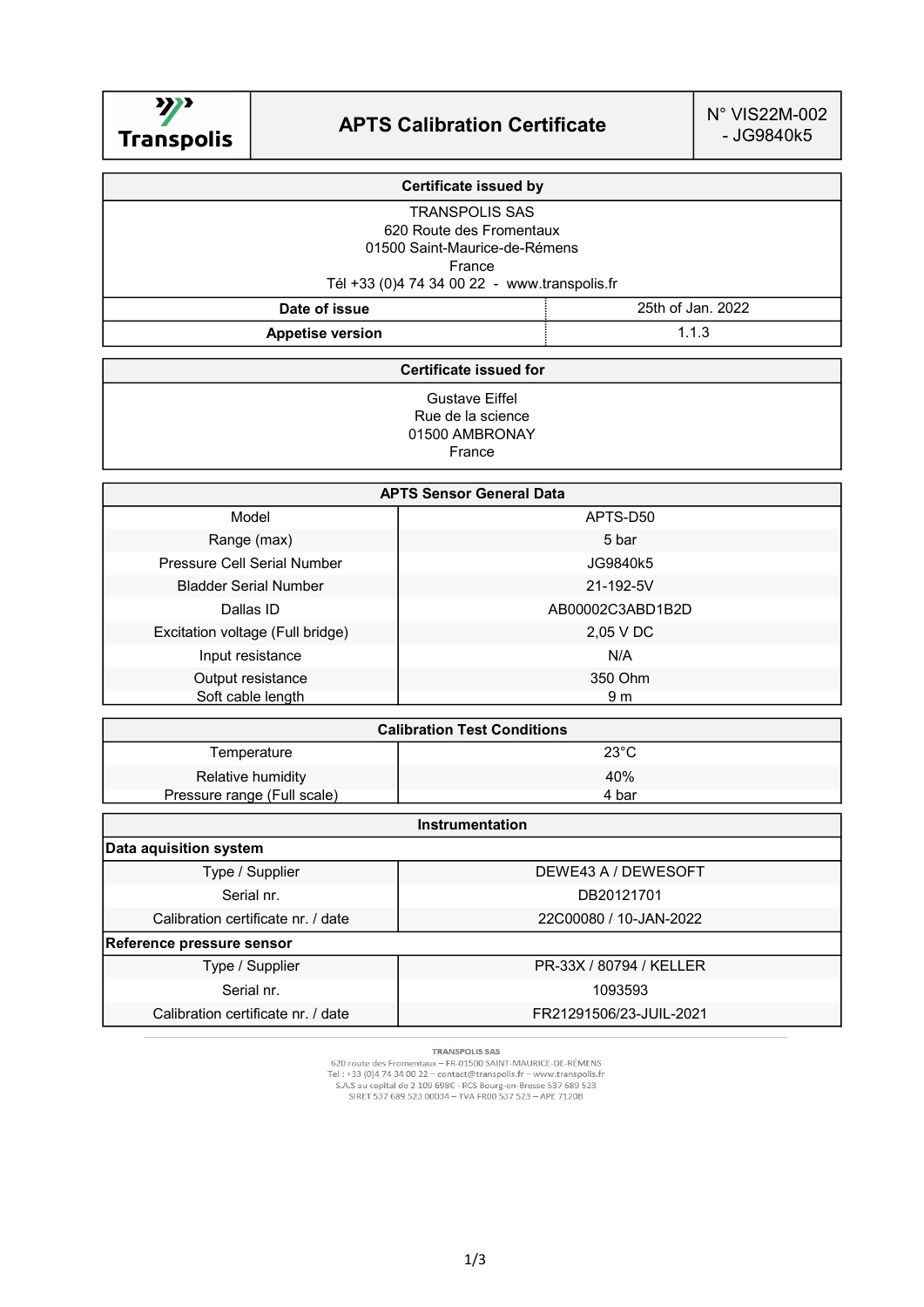

## Summary of the calibration procedure

The calibration is performed by direct comparison of the pressure signal of the APTS sensor with the reference sensor. - The sensors are placed four at a time in a pressure vessel.

 - After offset adjustment, the air pressure inside the vessel is applied and increased slowly from 0 bar to 4 bar within about 30 seconds, then decreased from 4 bar to 0 bar within about 30 seconds.

 - The pressure signals of the reference sensor and the APTS sensors are recorded with the data aquisition system. The measurement results in the table below, are:

- Applied pressure Pr (Pressure measured by the reference sensor).

- Output signal, given by the APTS sensor.

- Modelling pressure, calculated with column 1 & 2 (linearization of the measurement curve).

- Non-linearity, which is the max value of deviation of the positive slope, given in percentage of the full scale (%FS).

- The sensitivity is the positive slope of the modelling curve, considering the excitation voltage.

- The sensitivity uncertainty is the standard deviation of the sensitivity taking into account 95% confidence interval

 - Hysteresis is the half maximum difference between increasing and decreasing values of the pressure, given in % of the FS.

| <b>Results table</b>                |                    |                                       |                                 |                          |
|-------------------------------------|--------------------|---------------------------------------|---------------------------------|--------------------------|
| <b>Applied pressure Pr</b><br>(bar) | Output signal (mV) | <b>Modelling pressure</b><br>Pm (bar) | <b>Deviation Pr-Pm</b><br>(bar) | Non-linearity<br>$(*FS)$ |
| 0,000                               | 0,000              | 0,003                                 | $-0,003$                        | 0,1%                     |
| 0,403                               | 0,156              | 0,403                                 | 0,000                           | 0,0%                     |
| 0,803                               | 0,312              | 0,804                                 | $-0,001$                        | 0,0%                     |
| 1,208                               | 0,468              | 1,205                                 | 0,003                           | 0,1%                     |
| 1,601                               | 0,622              | 1,599                                 | 0,001                           | 0,0%                     |
| 2,005                               | 0,780              | 2,005                                 | 0,000                           | 0,0%                     |
| 2,404                               | 0,936              | 2,404                                 | 0,000                           | 0,0%                     |
| 2,802                               | 1,091              | 2,803                                 | $-0,001$                        | 0,0%                     |
| 3,202                               | 1,247              | 3,203                                 | 0,000                           | 0,0%                     |
| 3,605                               | 1,404              | 3,606                                 | $-0,001$                        | 0,0%                     |
| 4,005                               | 1,560              | 4,006                                 | $-0,001$                        | 0,0%                     |
| 3,604                               | 1,405              | 3,610                                 | $-0,006$                        | 0,1%                     |
| 3,207                               | 1,251              | 3,213                                 | $-0,007$                        | 0,2%                     |
| 2,803                               | 1,093              | 2,809                                 | $-0,006$                        | 0,1%                     |
| 2,405                               | 0,939              | 2,412                                 | $-0,007$                        | 0,2%                     |
| 2,003                               | 0,782              | 2,009                                 | $-0,006$                        | 0,2%                     |
| 1,602                               | 0,625              | 1,606                                 | $-0,005$                        | 0,1%                     |
| 1,207                               | 0,471              | 1,211                                 | $-0,004$                        | 0,1%                     |
| 0,806                               | 0,315              | 0,811                                 | $-0,004$                        | 0,1%                     |
| 0,400                               | 0,157              | 0,407                                 | $-0,006$                        | 0,2%                     |
| 0,017                               | 0,008              | 0,025                                 | $-0,008$                        | 0,2%                     |

| <b>APTS Calibration Data</b>     |          |  |
|----------------------------------|----------|--|
| Sensitivity (mV/bar)             | 0,390    |  |
| Offset (mV)                      | $-0,001$ |  |
| Sensitivity uncertainty U at k=2 | 0,2%     |  |
| Non-linearity (%FS)              | 0.1%     |  |
| Hysteresis (%FS)                 | 0.1%     |  |

**TRANSPOLIS SAS** 

620 route des Fromentaux - FR-01500 SAINT-MAURICE-DE-RÉMENS<br>Tel : +33 (0)4 74 34 00 22 - contact@transpolis.fr - www.transpolis.fr S.A.S au capital de 2 109 698€ - RCS Bourg-en-Bresse 537 689 523<br>SIRET 537 689 523 00034 - TVA FR00 537 523 - APE 7120B